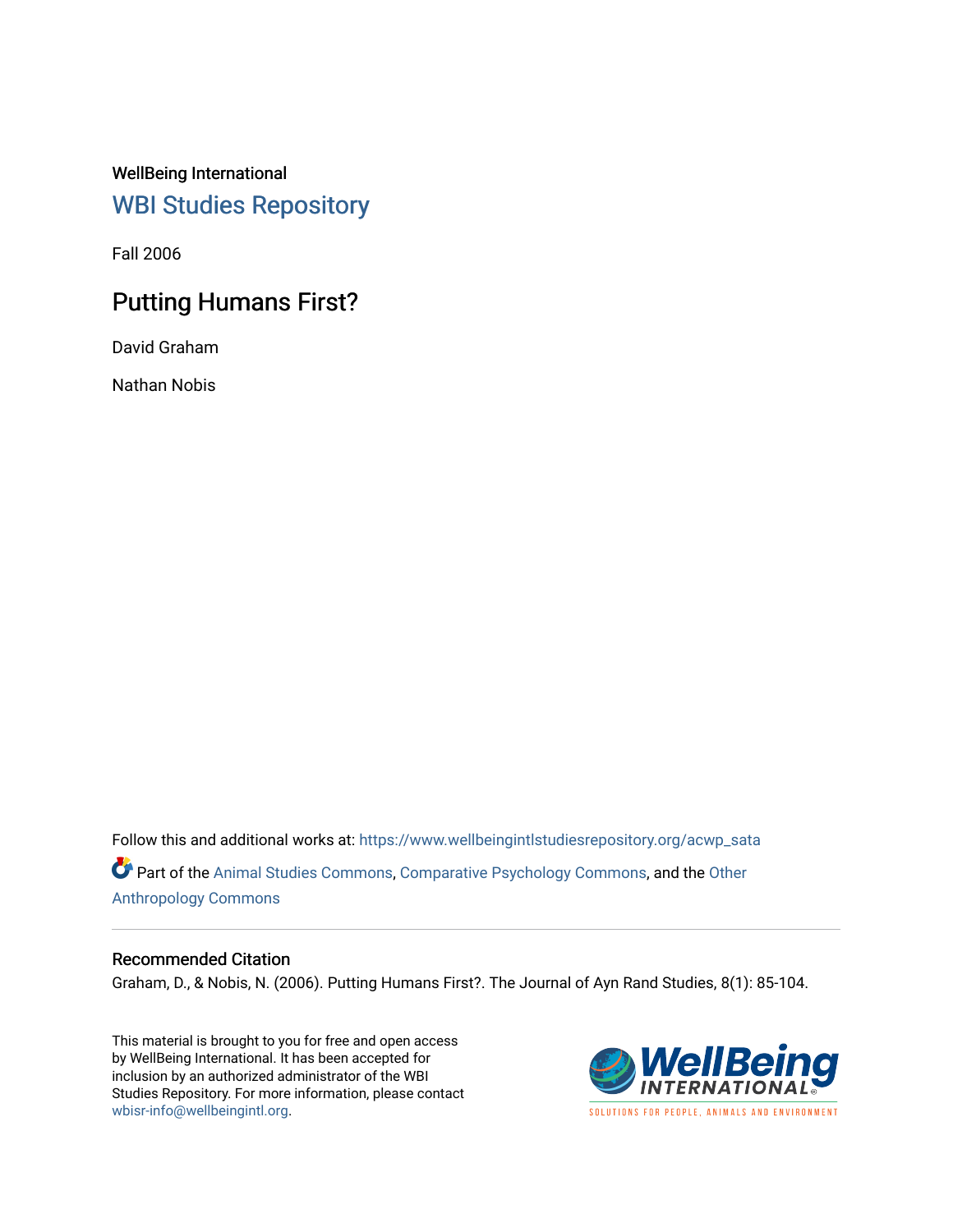## **Putting Humans First?**

## *David Graham and Nathan Nobis*

*Putting Humans First: Why We Are Nature's Favorite* Tibor R. Machan Lanham, Maryland: Rowman & Littlefield, 2004 135 pp., index

#### **1. Introduction**

—

Philosophers and other theorists from a surprisingly wide range of ethical perspectives have argued that harming animals in agribusiness, in the fashion industry, in research labs, and in other arenas that is, causing animals to experience pain, suffering, and death for these purposes—is seriously morally wrong and that we individually and collectively ought not to support these practices. The range of ethical perspectives includes utilitarianism and other consequentialisms, rights-based deontologies, ideal contractarianisms, virtue ethics, common-sense moralities, religious moralities, feminist ethics, and more, indeed almost every major theoretical perspective in ethics. $^{\rm 1}$ 

While there is a river of moral thinking in defense of animals, defenses of common beliefs and attitudes regarding animal use are but a trickle. Therefore, Tibor R. Machan's book, *Putting Humans First: Why We Are Nature's Favorite*, an attempt to justify the status quo regarding animal use and show why its critics are mistaken, is a welcome contribution to the discussion.<sup>\*</sup> Machan deserves credit for

*The Journal of Ayn Rand Studies* 8, no. 1 (Fall 2006): 85–104.

Tibor Machan responds to the criticisms of Nathan Nobis and others in an \* essay entitled "Rights, Liberation and Interests: Is there a Sound Case for Animal Rights or Liberation," which appears in *New Essays in Applied Ethics: Animal Rights, Personhood, and the Ethics of Killing*, edited by Hon-Lam Li and Anthony Yeung (New York: Palgrave & Macmillan, 2006). Given the publication of this recent response, Professor Machan has decided not to publish yet another such reply in *The Journal of Ayn Rand Studies*. —Ed.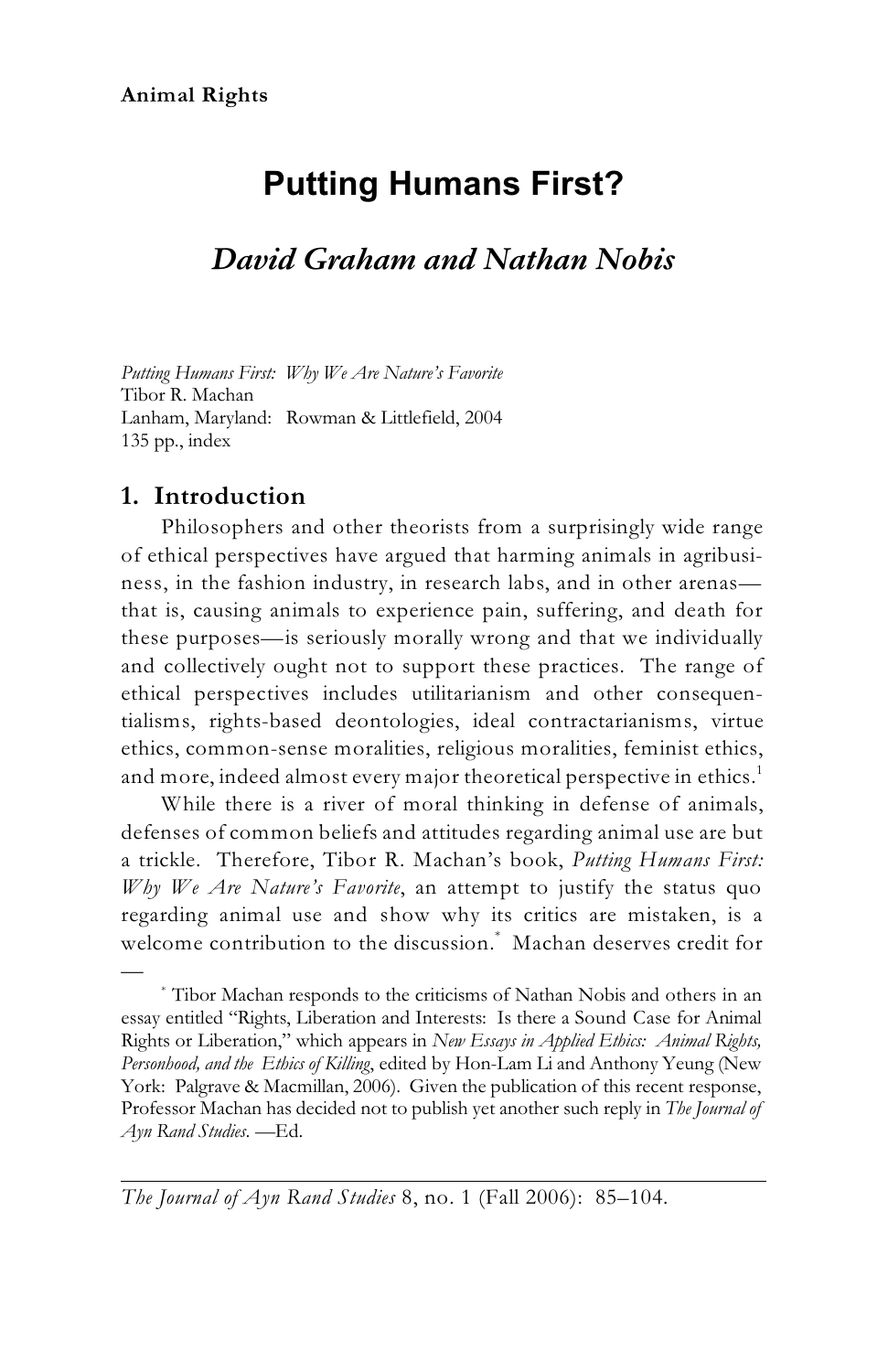addressing these issues and going where too few philosophers and other intellectuals have gone before, but we argue that his book is a serious philosophical disappointment. Regrettably, it will not become "the" case against moral perspectives that take animals seriously.

We offer our criticisms, however, in a friendly, constructive spirit. This is because, based on some of what Machan writes, it seems that he should be regarded as a philosophical friend of animals. While he does not seem to intend this, his position seems to morally condemn over 99% of the practices that cause animals to experience pain, suffering, and death. We say "seems" because we argue that a careful reader cannot tell exactly what Machan thinks are acceptable and unacceptable uses of animals. Nevertheless, it seems that any informed and consistent advocates of Machan's views should conclude that, in nearly all cases, animals should not be raised and killed to be eaten, worn, and even experimented on: they should agree with animal rights advocates on nearly all points of practice about how animals ought to be treated. They might disagree about some points of "theory," but those disagreements might be merely academic in the most trivial sense.

## **2. Staying on Target: Why "Rights" Can Be a Distraction**

We trust that readers are familiar with the methods of husbandry, use and killing routinely employed in agribusiness, the fur industry and animal experimentation. Machan unfortunately does not provide readers with such information, so we encourage readers to seek it out so they might make more fully informed judgments and choices about these matters. $^2$  Understanding these factual conditions gives rise to concrete and practical ethical questions, such as these: Is it morally permissible to treat animals these ways or not? If so, why? If not, what ways of treating animals would be morally permissible? Should we support those who treat animals these ways or not?

Answering these questions can take us into moral theory to think about the basic nature of the difference between right and wrong and what general moral principles are true. In thinking about theory, however, we must remember that for any conclusions about theory we come to, we always need to ask what implications they have for practice, in terms of the answers they suggest to the concrete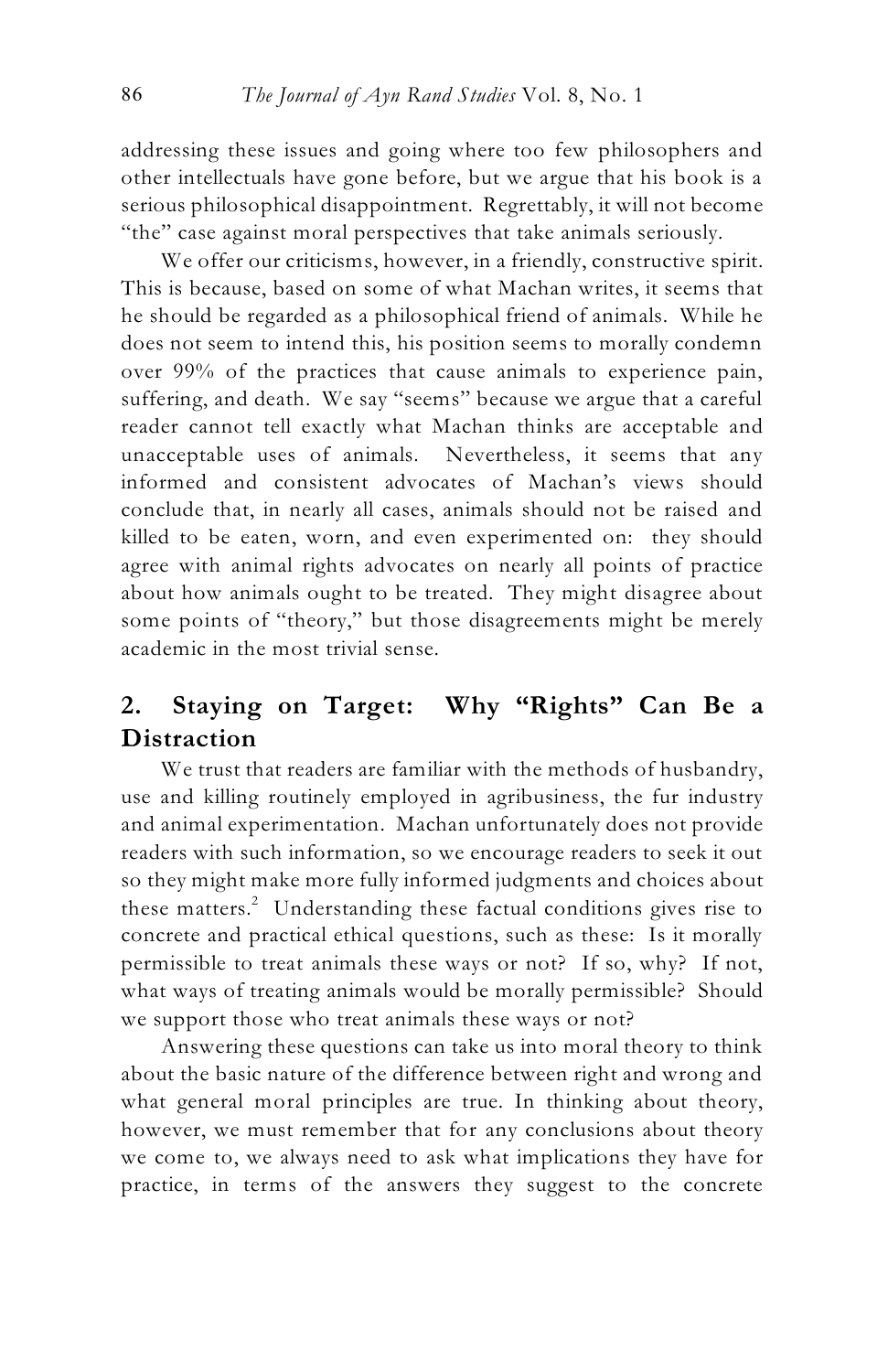questions asked immediately above.

Just as Machan avoids the empirical conditions of how animals are raised and killed, much of his discussion of moral theory avoids direct contact with these concrete questions about the rightness or wrongness of actions that result in harms for animals. Machan's focus on "theory" might explain why much of his discussion is irrelevant to the concrete question of whether such treatment of animals is right or wrong. As an example of this avoidance, in his introduction and first chapter (and throughout the book), he focuses on arguing that animals do not have moral "rights." Below we argue that his arguments for this claim are unsuccessful, but what's important to remember is that even if they were sound and showed that no animals have any moral rights, this would not yield answers to our concrete, practical questions about how animals ought to be treated. This is because, even if animals don't have moral rights, there might be other, non-rights-based reasons that would make it obligatory that we not eat, wear or experiment on them. As Machan himself admits, "the issue of rights does not exhaust the field of morality" (2004a, 21).

Because not all moral obligations depend on moral rights, showing that animals have no moral rights has no immediate implications for the concrete questions of whether they should be raised and killed to be eaten, worn and experimented on. Talk of moral rights, then, can be a huge red herring, a distraction from whether an action or policy is morally permissible or not. Of course, keeping our focus on the evaluations of actions in terms of whether they are morally permissible or not, morally obligatory or not, does not preclude our careful evaluation of Machan's moral-theoretical discussion, and to this we now turn.

## **3. Beating Strawmen? Avoiding Serious Philosophy**

Machan's first chapter, "A Case for Animal Rights?" begins by asking us to consider the story of a boy whose arm was bitten off by a seven-foot, two-hundred-pound shark. After the shark was wrestled ashore and shot dead, a lifeguard retrieved the boy's arm from the gullet of the shark, and doctors reattached it.

Machan reports that although any sane person would agree that it was right to kill the shark to retrieve Jessie's arm, "there are thousands of animal rights advocates around the world, including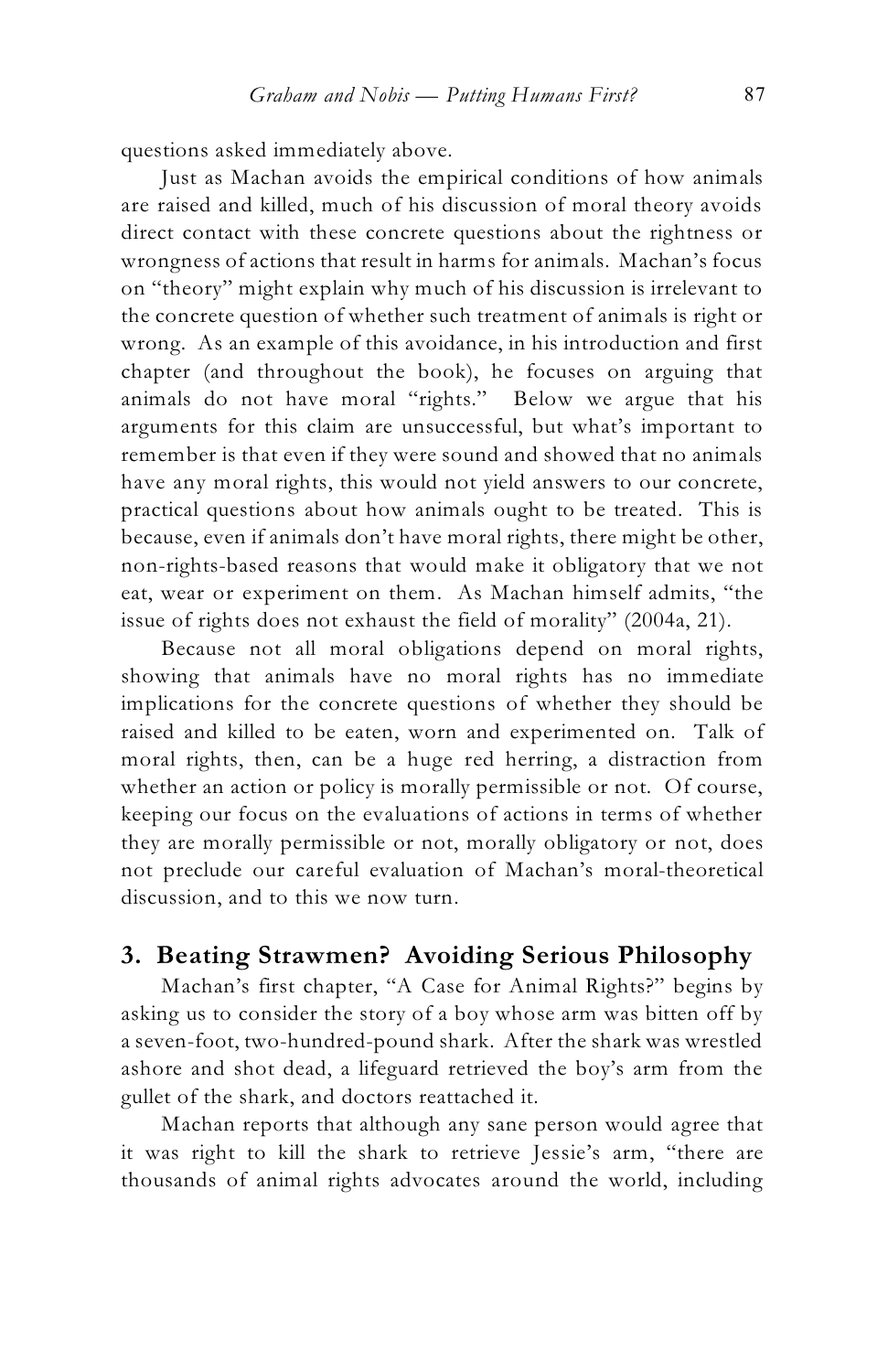sundry Hollywood celebrities and high-profile academics with easy access to the media," who disagree because they believe "that human beings are no more important than non-human beings" (3). And he wonders why, after the shark was killed, "not one rabid radical environmentalist galloped to the nearest media outlet to bray about how wrong it is to slay a fish merely to smooth the life path of a hegemonic human."

This passage is an attack on a strawman. Few animal advocates, philosophers, or activists would deny that a human is morally entitled to use deadly force against an animal to fend off an attack or to retrieve a limb that the animal has bitten off. (It's telling that Machan does not name any philosophers whose views entail that it would be wrong to engage in self-defense in such a bizarre circumstance.) This is because this issue is, plausibly, one of self-defense, not whether "human beings are no more important than non-human beings." Defenders of animal rights, like defenders of human rights, believe in the right to self-defense and rights to bodily protection (and even restoration, as in this case), whether the aggressor is an animal or a human.

But to keep our discussion directed towards the relevant issues we must ask: If Machan thinks that it's morally permissible to defend ourselves from sharks in this way, does this entail that standard practices in farms, slaughterhouses, and labs are also morally permissible? This would be a remarkable inference; if it was intended, it surely needs defense. Thus, it seems that Machan introduces the issues to readers with an example that is irrelevant to the important questions.

The simplistic view that Machan is interested in attacking—that animals are simply "more important" than humans and so their interests should always be placed above those of humans, even in a violent conflict between a shark and a boy—is one that no serious philosopher holds. On the contrary, as we will see below, most philosophers arguing for animal rights are merely calling for the recognition of a negative right: the right to be left alone and not harmed. Animal advocates who do not rest their case on "rights" defend similar claims. 3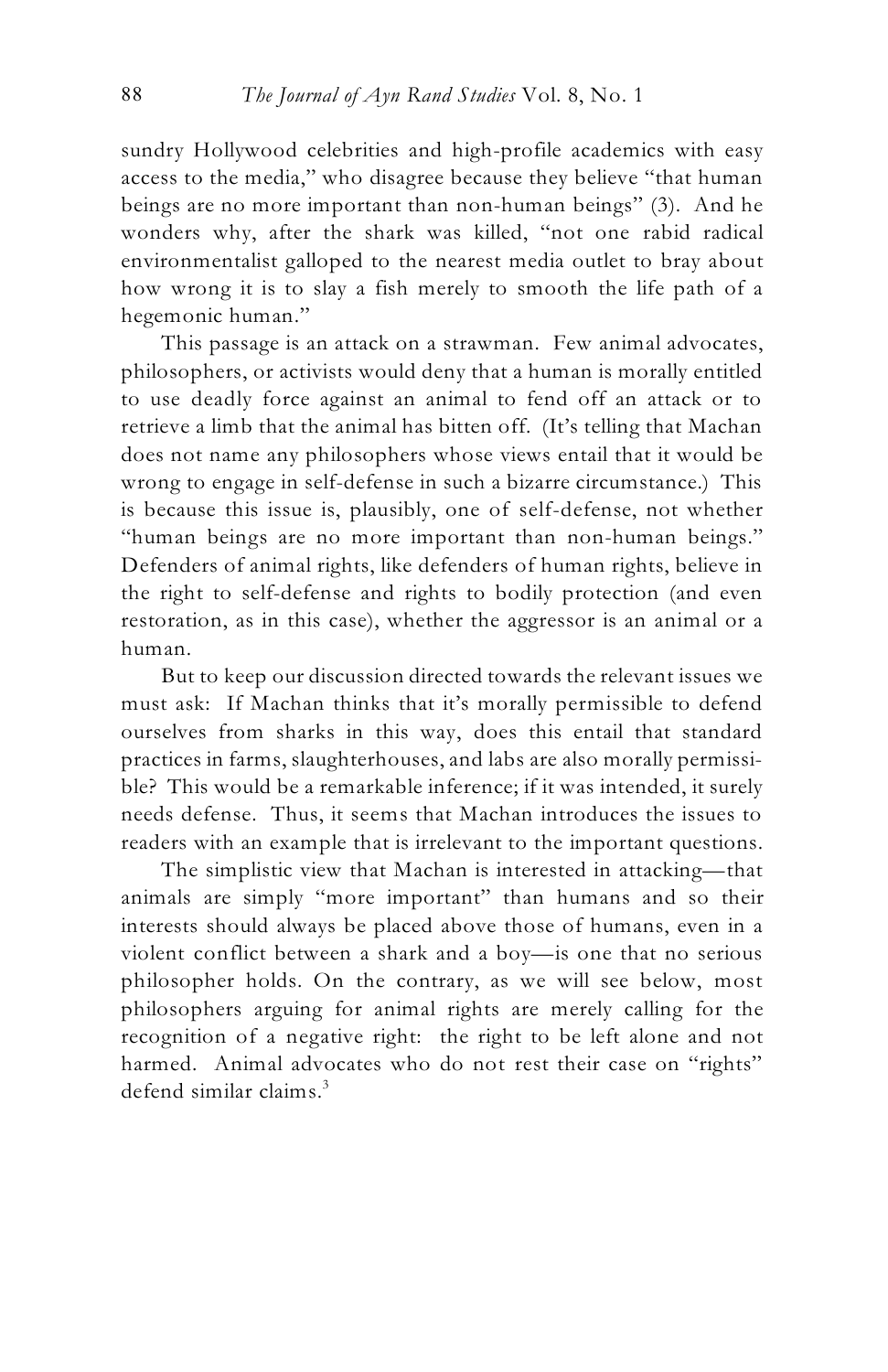#### **4. Taking On Cases In Defense of Animals**

In a variety of places in his book, Machan gives reasons to think that no animals have "moral rights." To understand the exact claim for which he is arguing, we must understand what he means by moral rights, since this term can be used in a variety of ways. What are these moral rights that, Machan argues, no animals have? We need to understand what moral rights are before we might understand why no animals have them.

Machan's explanation of what moral rights are is not entirely clear. He claims that "To have a right means to be justified in preventing those who have the choice from intruding on one within a given sphere of jurisdiction" (5), and that "A right specifies a sphere of liberty wherein the agent has full authority to act" (10). On this view about rights, what might it mean to say that animals have no moral rights? Apparently, this is to say that nobody is justified in preventing someone from intruding on any animals' "sphere of jurisdiction." This is rather cryptic and not what people typically seem to be saying when they claim that animals have no moral rights, and we will later see that Machan, surprisingly, affirms that animals have rights in this sense.

Since Machan does not adequately explain what moral rights are (or even note the wide variety of possible more specific moral rights, e.g., a moral right not to be tortured, a right to respectful treatment, a right not to suffer for trivial reasons, or a right not to be killed for no good reason, etc.), we need to supplement the discussion. We can pretend and suppose that rights are the only thing that would make routine harms against animals wrong; on this (false) view, to say that animals have no rights is just to say that these routine harms are justified, not wrong. This suggestion at least helps us make Machan's discussion relevant to the concrete issues, since we are taken directly to reasons that might justify harmful uses of animals.

So, on this view, why is the claim that some animals possess moral rights, as Machan puts it, "a fiction" and "a trick"? Why are people who think it's wrong to harm animals for food and fashion, among other uses, mistaken? This is because, on his view, a being has moral rights, the properties that presumably would make it wrong to harm it for pleasure or even serious benefits, only if that being has a "moral nature," that is, a "capacity" to see the difference between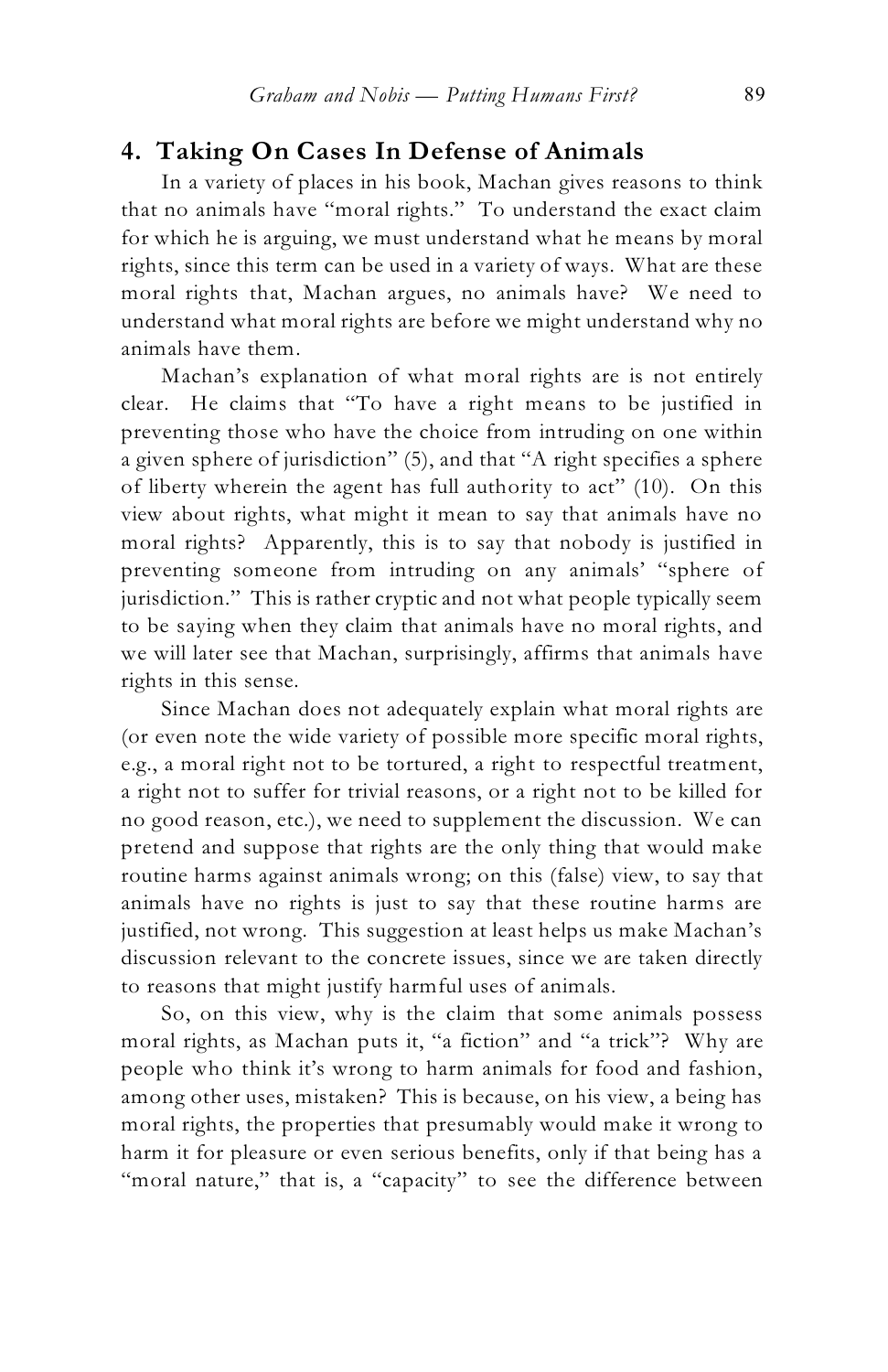right and wrong and choose accordingly (xv, 10). Machan claims, "It is this moral capacity that establishes a basis for rights, not the fact that animals, like us, have interests or can feel pain." Machan says humans are of the "kind" of being that have such a moral nature and animals are not and so concludes that humans have rights and animals have none.

So, according to Machan, why is harmful treatments of animals permissible, e.g., why is it okay to cause them pain and suffering for the pleasures of eating them? Because animals have no "moral nature." Why would it be wrong to treat any humans in such a way? Because they have such a "moral nature," i.e., the capacity to make moral decisions.

Those who have suffered greatly at the hands of others, or can vividly imagine such an experience, might deny Machan's hypothesis. On his view, why would it be wrong to torture and kill you, the reader, for no good reason? Not because of anything like this: it would hurt, your serious interests would be set back greatly, doing so would be disrespectful to you, and so on. It would be wrong because you are able to make moral decisions. Those who have been victimized might easily think that Machan is simply wrong about why what their tormenters were doing was wrong. If so, they would think that Machan's argument for why humans have rights has a false premise. We don't have rights because we are moral agents, so his argument against animal rights is unsound also, as it shares that false premise.

Setting this aside, we must note that the premises of Machan's argument against animal rights and for human rights are imprecise: true, we might agree that *only* humans have this capacity for discerning right and wrong, but only *some* humans, not *all*. It's not the case that all humans who, intuitively, should not be treated as animals are treated have this "moral nature" that Machan describes. They don't make moral decisions and so are not moral agents. Thus, Machan's theory of rights seems to provide no protection for vulnerable humans—human babies, severely mentally challenged individuals, and others (regrettably they are often called "marginal cases" or "marginal humans")—who are not moral agents and so lack the moral nature he describes. So, if such humans have rights, this shows that Machan's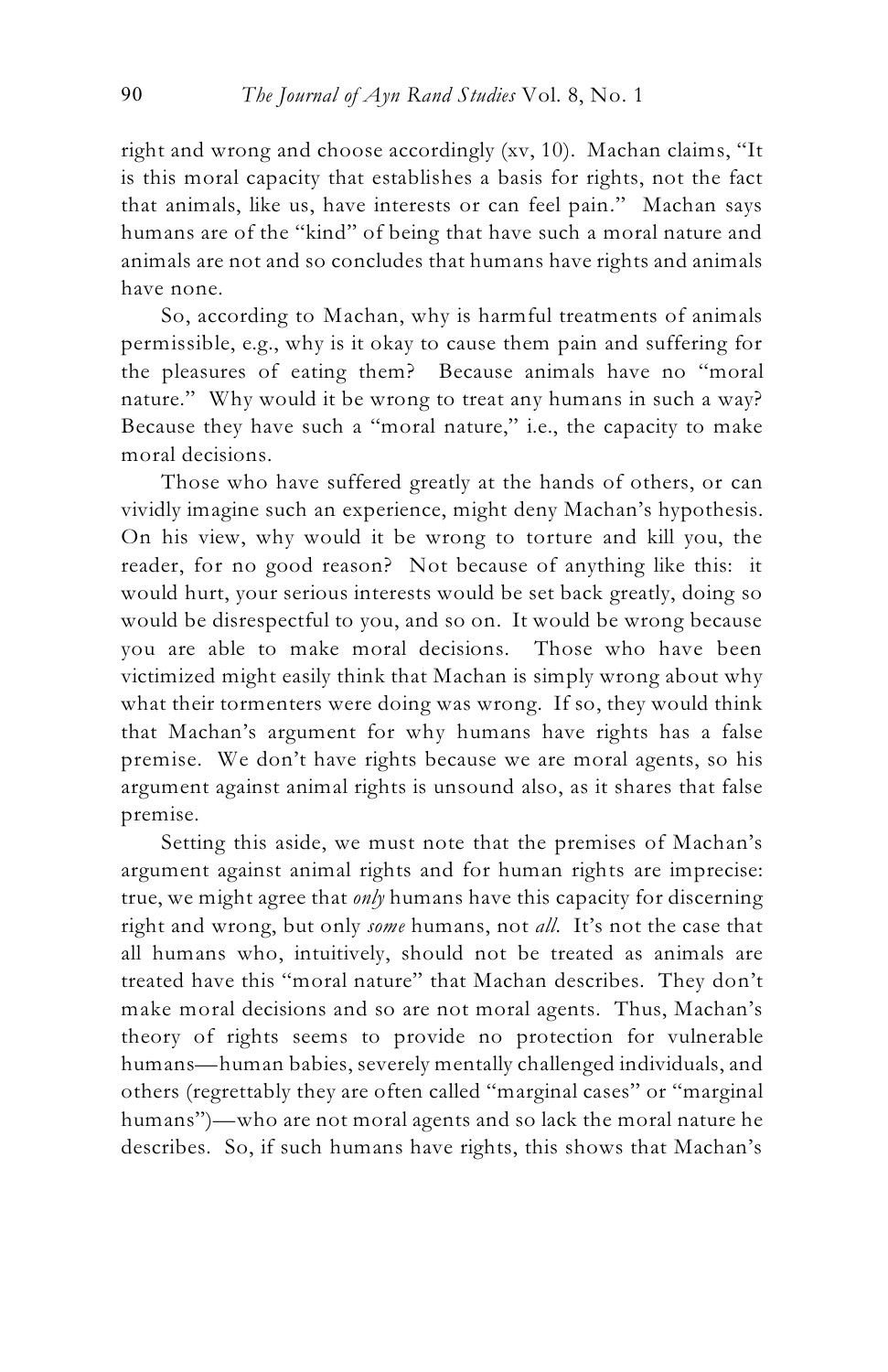argument against animal rights is unsound because he has a mistaken view of what is necessary for having any moral rights. 4

Predictably, Machan disagrees with this evaluation of his argument. He claims that, contrary to appearances, human babies and severely mentally challenged individuals do not "lack moral agency altogether" (16) and thus they have rights on his theory. But how can this be? Machan explains that it's not "the particular level of intelligence or mental capacity of individual human agents but rather on their particular type of consciousness, namely, what Ayn Rand has called 'volitional consciousness' that makes humans moral agents" (16). For this reason, only a human "completely stripped of conscious faculty—for example, an irremediably brain-dead accident victim might be said to lack moral agency altogether" (16).

So, on Machan's view, even though these beings do not make any moral decisions (since, perhaps, they don't make any decisions), they are still moral agents and so have rights. This is simply because they are humans, all human consciousness is "volitional," having volitional consciousness is sufficient (and necessary?) for having rights, and therefore all humans who have any degree of consciousness—that is, those who are not "vegetables" lacking any consciousness—have rights. So, for example, even though a newborn baby makes no moral decisions, Machan thinks this being is a moral agent now—not a potential moral agent, or a being who will become a moral agent, but an actual moral agent.

This response is arbitrary. Machan defines *any* level of consciousness found in a human being as "volitional" but defines any level of consciousness found in animals as not volitional. But if "volitional" has any meaning at all, it means having free will or having the ability to make moral decisions. As Machan himself says, any human who has the tiniest degree of consciousness does not lack moral agency altogether; this proves that for Machan and for Objectivists, the crucial aspect of "volitional consciousness"—assuming it's not just a mere synonym for moral agency—is that it includes some quality of moral agency.

But clearly we can point to flesh-and-blood individuals who, despite being conscious, can't engage in moral reasoning —individuals who've had lobotomies, have suffered severe brain damage, are severely retarded, and so on. To insist that, despite this fact, these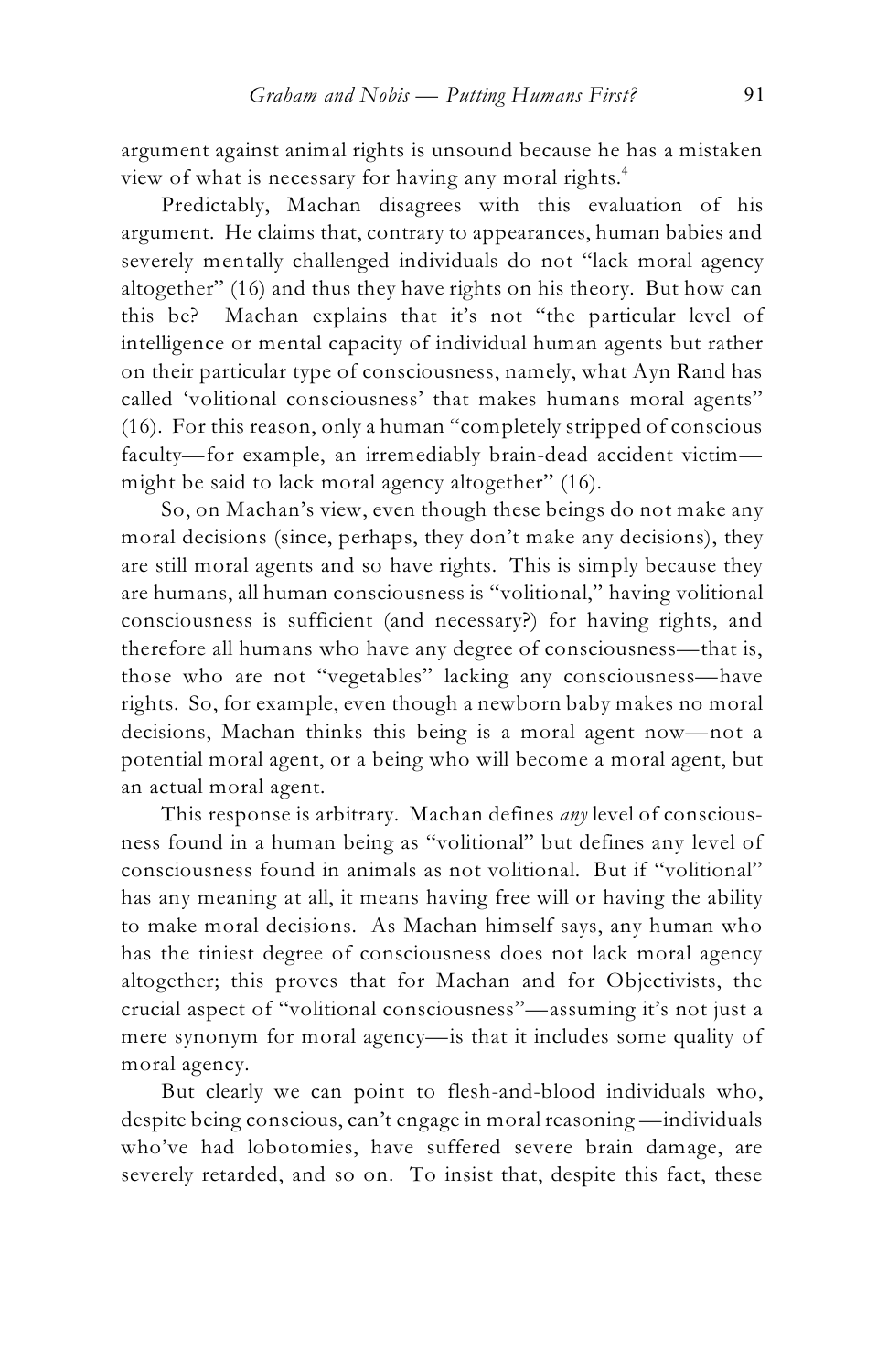humans actually do have "volitional consciousness" simply because no matter what their apparent incapacities are, they are human and therefore all of their consciousness is always "volitional," is to drain the word "volitional" of any weight or meaning. It becomes an empty term whose only role is to beg the question in favor of human consciousness and to smuggle in the notion that merely being a human with even the slightest degree of consciousness is sufficient to be a moral agent. "Moral agency" or "volitional consciousness" then becomes a capacity that depends, not on a being's possession of specific mental capacities, but merely on having human DNA and the slightest degree of sentience. Thus, Machan's response to this objection fails.

In addition to his claim that having any degree of human consciousness is enough to give you volitional consciousness or moral agency, Machan thinks that it is illegitimate to draw any ethical conclusions about animals by examining our ethical beliefs about sentient humans who are not moral agents, and even lack the potential to be moral agents. This is because he insists that we must consider these kinds of humans as they would exist "normally, not abnormally" and focus on the "healthy cases, not the special or exceptional ones" (16; *cf*. 38, 40). Apparently, since these humans would "normally" be moral agents, this is why they have moral rights, even though they are not moral agents.

This response fails also. First, infants and children, at least, are not "abnormal" cases: all human, adult moral agents were once infants and children. They are normal stages in a normal life. Second, why must we, as Machan insists, judge individual cases, some of which are abnormal, as if they were "normal" ones? Machan simply states this guideline without offering a reason for it. At first glance, it seems that making ethical judgments about individuals based not on their own traits but on the traits of normal members of their species is faulty. After all, normal humans are not serial killers; does that mean when deciding how to regard an exceptional, abnormal human like Ted Bundy, we should consider only normal humans? To do so would ignore this individual's special, and morally relevant, features. It seems that we have to judge people's moral status by their individual traits, not by what is normal for their species. Machan reports: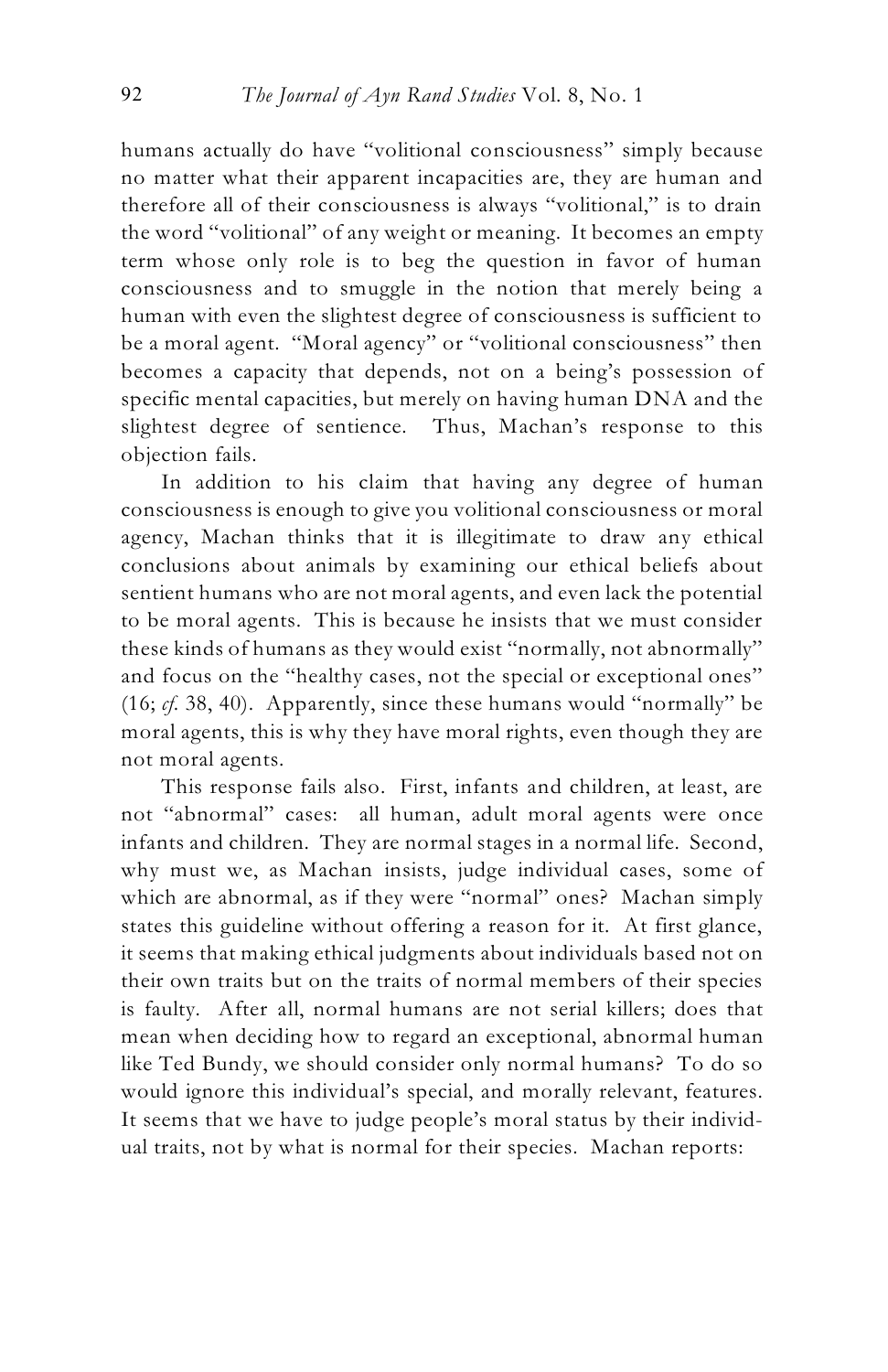A Martian would learn little about human beings beyond the strictly biological if he were instructed only about fetuses, infants, and the mentally ill. Nor can earthlings discover much about how to live their lives by contemplating such cases.

And:

We do need to deal with borderline cases. But we can do so only by applying and adapting the knowledge we acquire from the normal case. We can't start with the exception and infer the rule. (16–17)

These responses do not help Machan's position. It's true that a Martian would learn little about babies, and the mentally challenged, and the senile, if he only examined healthy, normal adults. Likewise, if a doctor studied only humans who had normal, healthy pancreases, she would learn little about how to treat humans who have diabetes. And if she studied only humans who have good vision, she would learn little about treating the causes of blindness in humans.

It would seem, then, that whether we're talking about medicine or morality, to learn how to deal with normal cases, we have to look at individual normal cases, and to learn how to deal with marginal cases, we have to look at individual marginal cases. In other words, we have to look at individuals. We treat beings according to their own characteristics, not the features of other beings who are in some ways similar to them but in other ways different, sometimes importantly so. Thus, in absence of reasons to the contrary, the fact that normal humans are moral agents does not make abnormal humans moral agents. Thus, they do not meet Machan's explicitly stated logically necessary condition for rights, his defense of the rights of vulnerable humans fails, and thereby so does his argument that animals have no moral rights. 4

To further argue that animals have no rights, Machan claims that, "If nonhuman animals had rights derived from their mere interests, they would have obligations to other (interest-bearing) beings" (14). He suggests that since animals have no obligations to anyone, they have no rights either. But this does not follow: human babies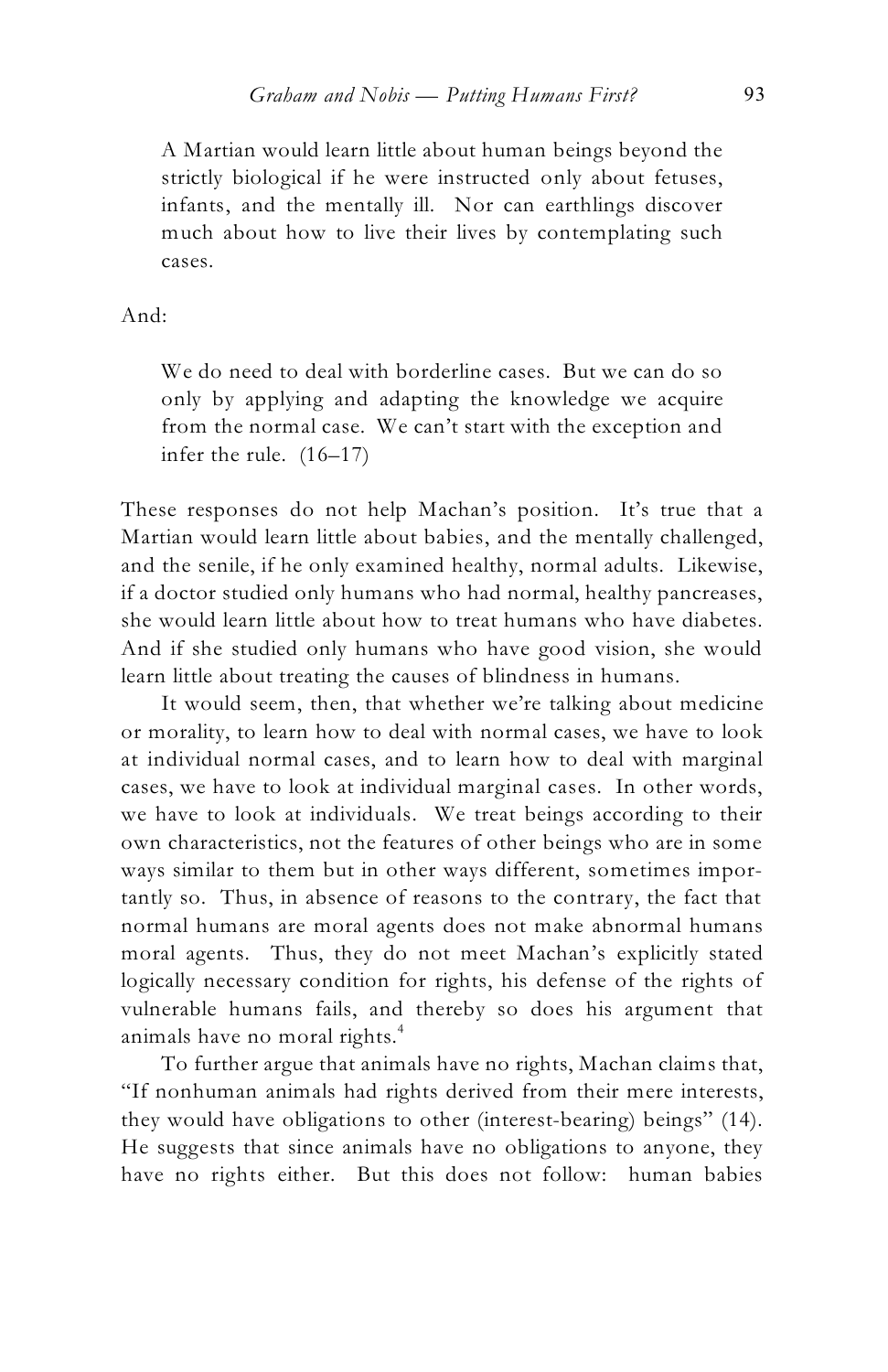presumably have the moral right not to be tortured, but they have no duties or obligations to anyone. Machan fails to justify his assumption to the contrary, even though it is part of the bedrock of his claim that no animals can have any moral rights. Machan's refutation of an implausible and, as far as we know, undefended, theory of moral rights—that if someone merely has an *interest* in something, then he or she has a moral *right* to that thing—does little to defend his position either.

While philosophers like Tom Regan, Peter Singer, and many others, have spent decades developing ethical positions on the treatment of animals, Machan's presentation of their positions is very brief, at most only a few pages in a very short book with very large print. A careful reader would not get an accurate sense for what their views are or what their arguments in favor of them are. Machan wishes to criticize these views, but he only provides a caricature.

It seems, then, that this chapter provides no good reason to think that animals cannot have moral rights. It also seems to provide an either false explanation for why any humans have rights, or an inferior one. Machan offers more remarks in later chapters to try to show why animals have no moral rights, and we will address those below. We will argue that these further remarks are equally unsuccessful in providing good reasons to think that routine harms to animals are morally justified.

## **5. Humans are of "the Highest Value in the Known Universe"?**

In his next chapter, "The Case for Speciesism," Machan attempts to explain why, by gaining an "objective understanding of nature," we can justify the view that "human beings are more important or valuable than other aspects of nature, including plants and animals" (29). He explains that, "Something is important or valuable when it makes a positive or advantageous difference to something or someone —as when we say that the sun is important for the plant or that his home is a value to John" (30). By this standard, he thinks, humans are "of the highest value in the known universe" (30).

A problem for this theory of value or importance is that since nearly everything, and everyone, makes some positive "difference" to something or someone, everything is important or valuable on this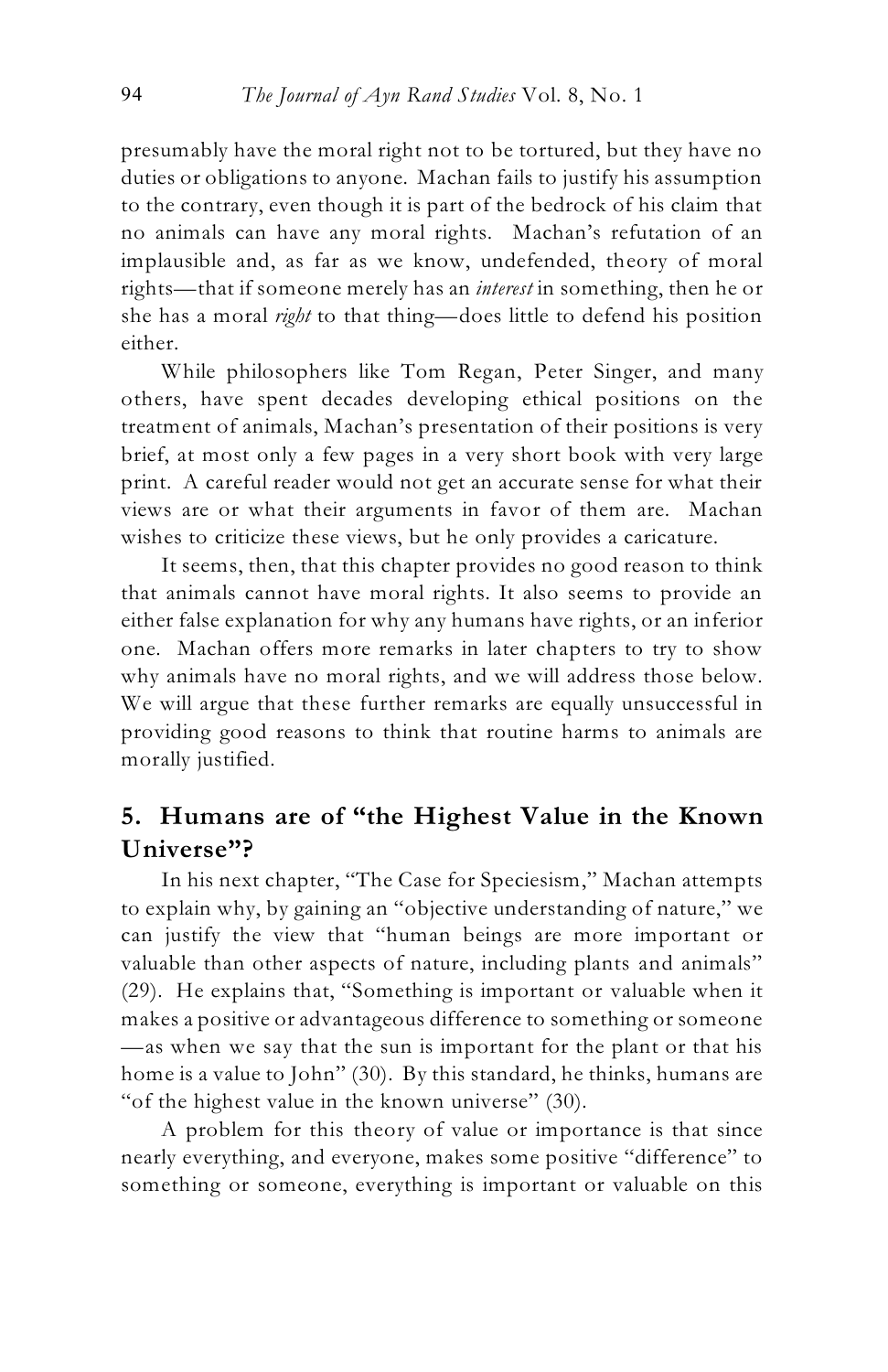theory. Some might thus suspect this theory makes value too cheap. While Machan provides no details about what determines what might be of highest value, there is no a priori reason that any, and especially all, humans would come out at the top of the scale. Machan notices that the sun makes a big difference to plants (and everyone, for that matter) but doesn't conclude that it is of highest value, even though his theory perhaps implies it is. So his theory of value seems to provide little support for his sense that all humans are of highest value.

In this chapter, Machan returns to his explanation for why humans who are not moral agents nevertheless have rights, but in a slightly different way. The following two passages are representative. First:

The fact of occasional borderline cases is simply irrelevant to the normal case—what is crucial is the generalization that human beings are basically different from other animals by virtue of a crucial threshold in a continuum of degrees. (40)

And, second:

To be sure, some people—infants and certain invalids cannot be characterized as fully responsible moral agents. There are some who have become so ill or incapacitated that we excuse their conduct even when they act in ways we would normally consider reprehensible. But these are exceptions, explained by reference to the special conditions of debilitation or disease. (38)

It is not clear why Machan states that these cases are "explained by reference to the special conditions of debilitation or disease." Yes, these humans are different from normal humans, but the moral question is, why these individuals have moral rights even though they lack the qualities that are necessary to have rights, according to Machan's theory.

One way to interpret Machan's answer is this: he is asserting that even though these human marginal cases lack moral agency and volitional consciousness as individuals, these humans still have rights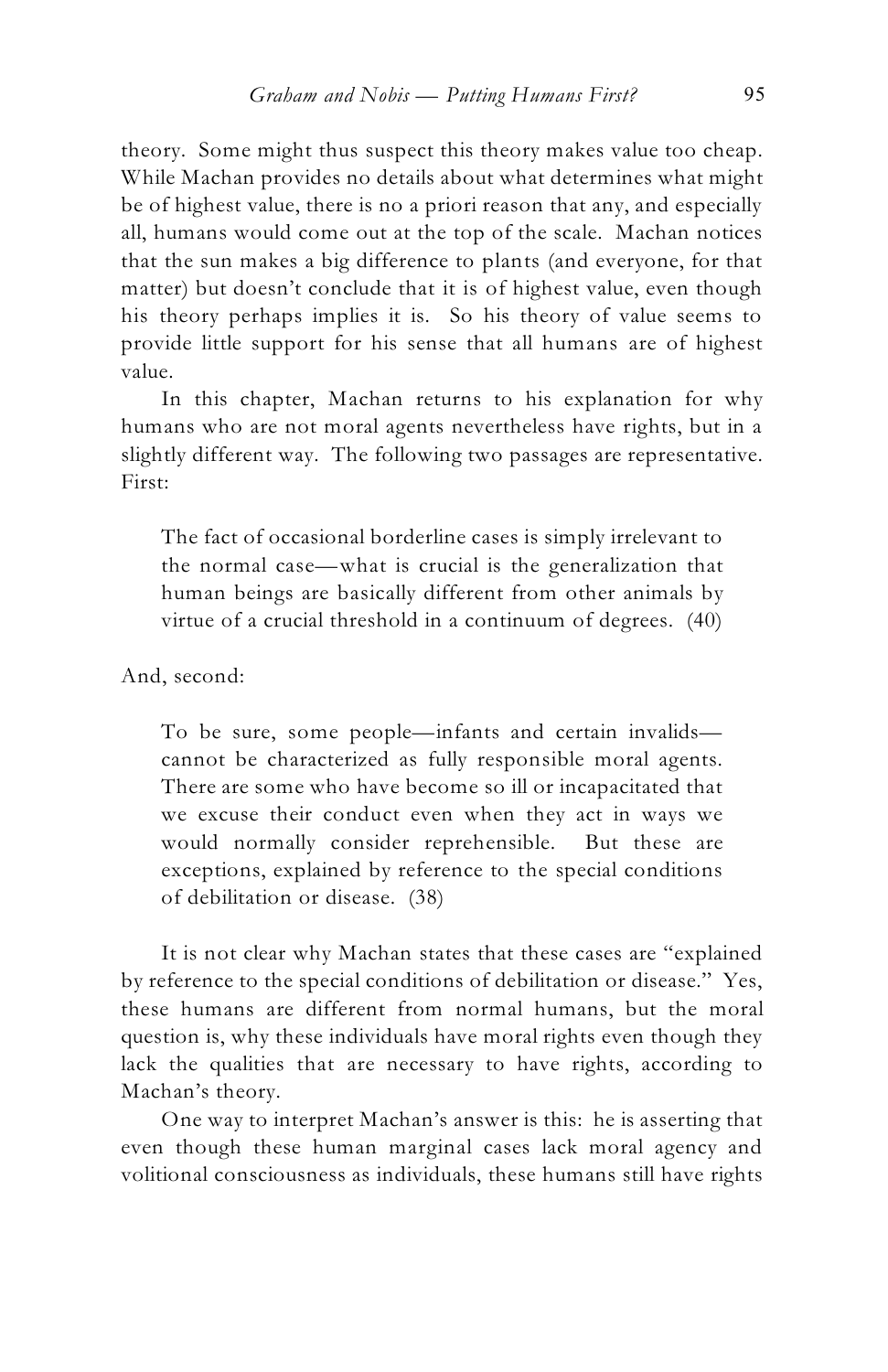because they are members of a *species* for whom moral agency and volitional consciousness are the norm. In general, his principle seems to be this: to determine whether an individual has rights, we look not at the individual's capacities, but at what capacities are normal for members of the being's species.

But, again, this is a false principle. For example, normal human adults have the basic hand-eye coordination that is necessary to drive a car; we might plausibly think that this kind of hand-eye coordination is a norm for the species. However, a blind human adult lacks this hand-eye coordination. But so what? As Machan insists, when deciding what rights an individual has, "The fact of occasional borderline cases is simply irrelevant to the normal case . . ." It follows then, on Machan's reasoning, that blind people have a right to drive a car (or just they should be allowed to do so) since the abilities necessary for doing so are ones that normal humans have. But since they don't have this right, again we see that how individuals should be treated is determined by what they are like as individuals, not by what groups they are part of, or what is normal for others, or even what is normal for their species.

As Machan repeatedly reminds us, normal humans don't just have rights: they also have obligations to others. Another consequence of a species-based norm principle seems to be this: if a woman afflicted with paranoid schizophrenia kills an innocent man because she honestly believes that he is trying to kill her with deadly telepathic thought-rays, we must hold her responsible for murder because she failed in her obligations to not murder others. Why? Because being a responsible agent is *normal* for her species and schizophrenia is *abnormal*. However, Machan claims in several passages that animals and humans who lack moral agency cannot be held responsible for these kinds of actions. Unfortunately, before we can accept his theory of "individualist anthropocentrism" and the rejection of animal rights on which it rests, we need answers to these concerns about Machan's repeated appeals to the moral relevance of normalcy.

In a published reply to an earlier, shorter version of this review posted on Nathan Nobis's web site, Machan (2004b) tries to answer the argument from marginal cases by accusing it of falling prey to what he describes as the nitpicking "geometrical" reasoning popular among logicians and analytic philosophers. In this case, this amounts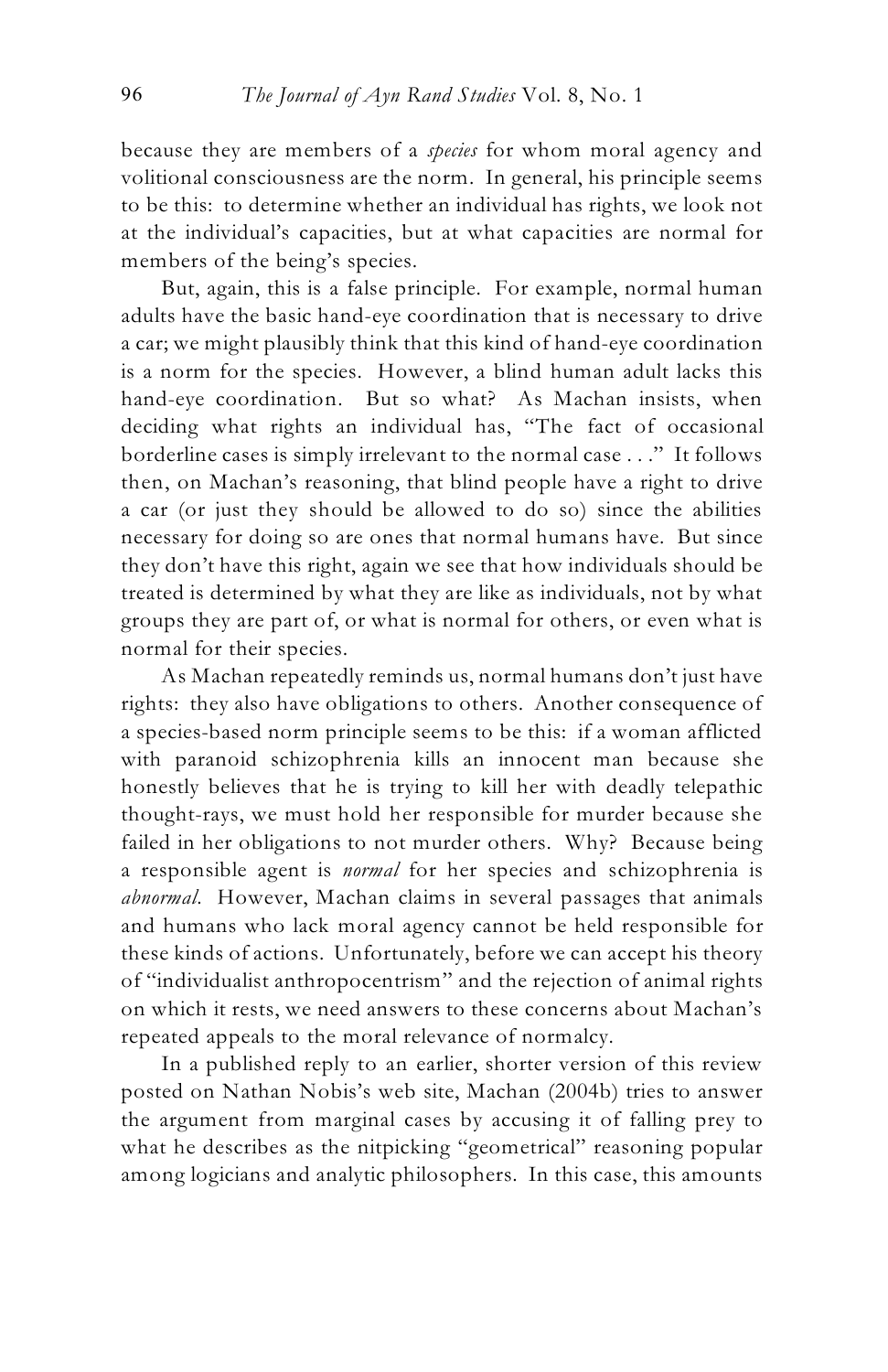to observing that if one says that something is a logically necessary condition for having some property (e.g. having moral rights) then, if that claim is true, things that do not meet that condition will lack that property. He says this error results from treating humans like some Platonic entity T, such as a triangle, that always must have certain traits A, B, and C, or else it can't correctly be characterized as a T. Machan says we must accept that in the real world of biological entities,

when something is properly defined, it will have the characteristics that are included in the definition in typical cases, normally, mainly. So, for example, if being a human beings [sic] means, in part, being a moral agent, the bulk of human beings in the bulk of cases, typically, will be moral agents. However, when they are asleep or in a coma or suffer from serious mental impediments they will lack such moral agency. . . . Nonetheless, human beings are moral agents, generally, as a matter of their nature, over the long haul, normally. $^5$ 

But, as have discussed above, the humans who lack Machan's stated logically necessary condition for having moral rights are not limited to those who are deprived of moral agency only while asleep or in a coma. These humans include those who have the potential to become moral agents, such as infants and children, and even those who will never be moral agents because they lack the biological potential, such as the severely brain-damaged, the congenitally disabled, the senile, the permanently insane, and so on. So Machan's appeal to these examples is unhelpful. Surprisingly, Machan (2004b) then goes on to unravel his own response to such an objection:

The law treats us as [moral agents], for example, as do fellow human beings as we go about our lives—we are evaluated for whether we act morally or not, routinely, although in special circumstances such evaluations would be misguided. So, for example, sometimes people accused of a crime are excused because they had some mental impediment that rendered it impossible for them to act as moral agents. The same is true when we judge others morally—if we are informed that they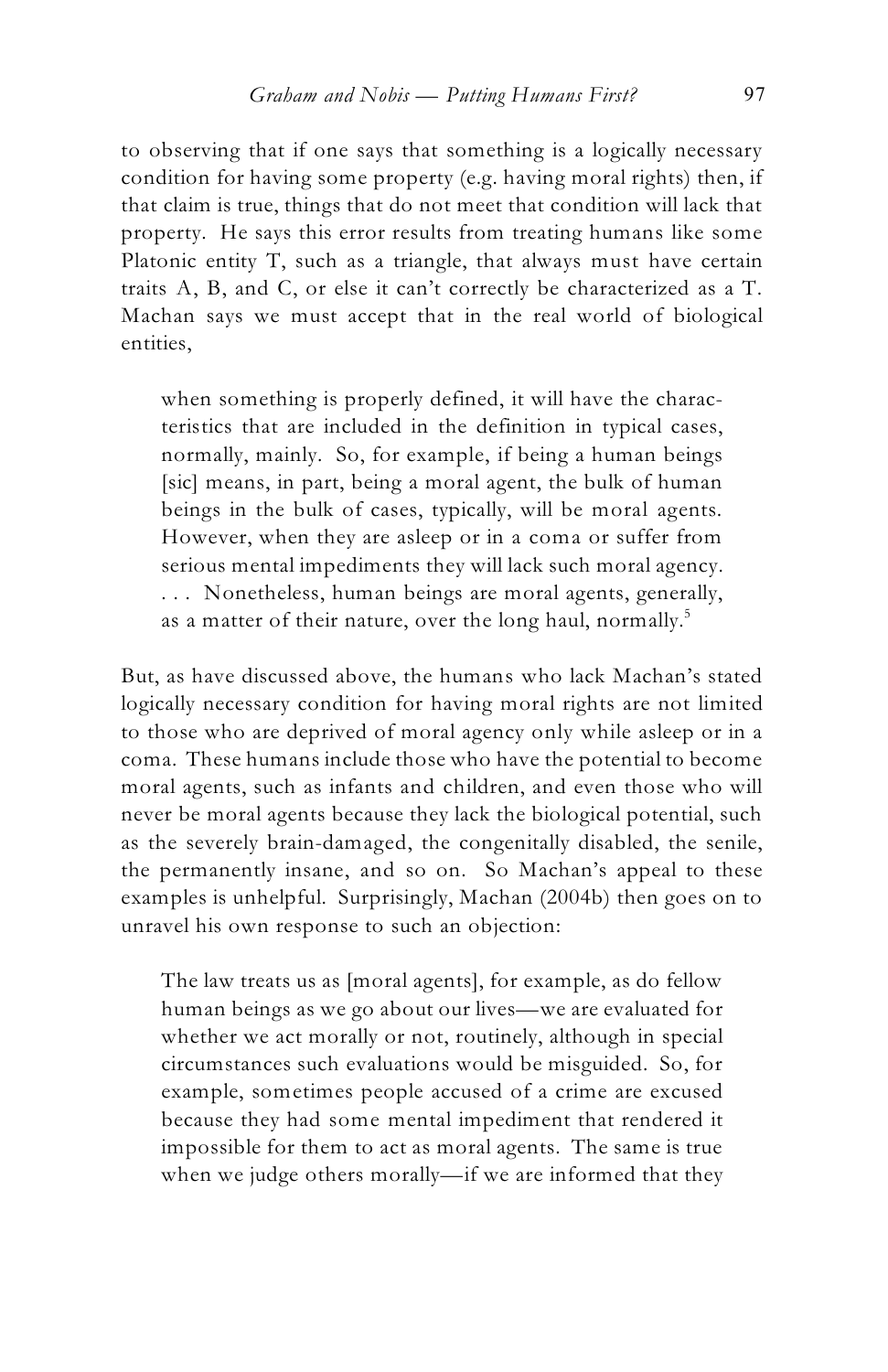suffered from certain malfunctions, such as severe traumas, we withdraw our moral judgments.

In other words, we are morally justified in treating human marginal cases differently than normal humans because of special, individual traits, when it comes to attributing duties to them. But in the case of deciding whether these marginal humans have rights, Machan's whole argument is that we should treat marginal cases not differently but the same as normal cases.

Thus, Machan blows hot and cold: he wants to say that when deciding which humans should be held morally responsible, we should happily embrace the "geometrical" reasoning he rejects above. In these cases, we should accept that marginal cases are different from normal cases in ways that have crucial moral implications; that is, we should treat them differently than normal cases. But when deciding which humans have rights, we should reject "geometrical" reasoning and treat marginal humans the same as normal cases.

He can't have it both ways. Either "geometrical" reasoning is faulty when handling marginal cases or it's not faulty when handling marginal cases. What's more, this charge of "geometrical" reasoning fails to defuse all the reductios mentioned above, such as the blind person's alleged "right" to drive based on the normal vision of others, and so on. If we must reject "geometrical" reasoning as Machan defines it, then a blind human has a right to drive a car, and the marginal moral agents in our earlier thought experiments lack moral rights. This again shows that Machan's premises, when made precise, have false implications.

### **6. Environmentalism and "Altruism"**

In the third chapter, "A Sound Environmentalism," Machan calls for the privatization of public lands. The current state, he urges, unjustly restricts individual liberty and, importantly, yields poor environmental management since individuals lack the motivation to properly care for the land and its inhabitants. Machan details some of the positive environmental consequences he thinks would follow from his humans-first environmentalism. For example, he argues that individuals have a right to avoid pollution, and so potential polluters have a legal duty to address the problem or be held financially liable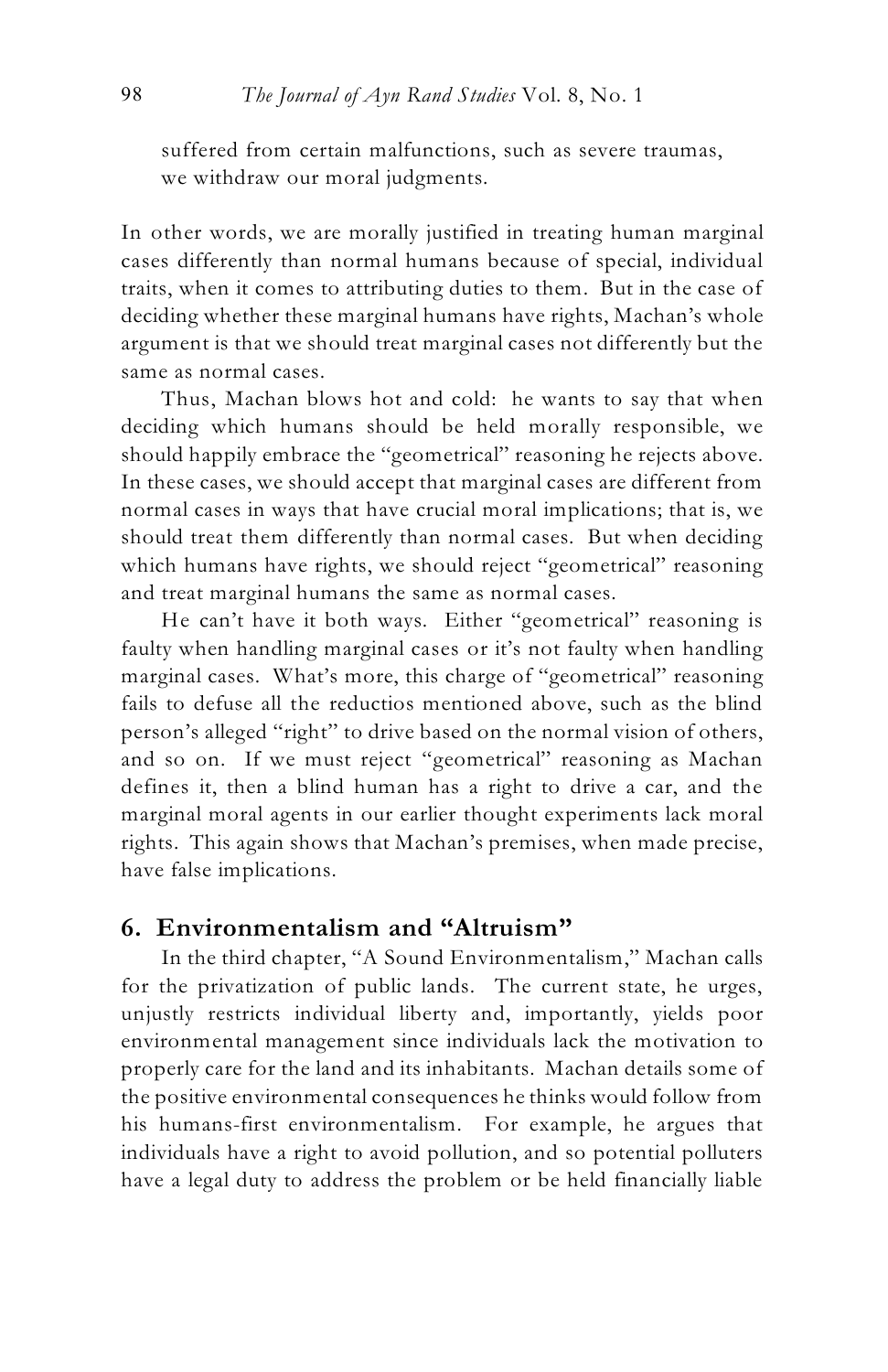for damages. These suggestions might provide points of agreement, and a basis for constructive dialogue, between the individualist and the more traditional, non-humanistic environmentalist: despite their philosophical differences, they might be able to agree on more points of practice than either suspected.

In the final chapter, "Putting Humans First," he compares some radical environmentalists to central planners, determining what is best for everyone from afar without considering differing individual needs and preferences. To illustrate the problem, he relates being criticized for driving an SUV, even though that vehicle works best for him, and tells other amusing anecdotes about his personal life and upbringing. Most importantly, he objects to those who argue that, in our relations with animals, humans often should not be put first. Rather, on their view, animals' interests in avoiding harms like pain, suffering and death should come before our interests in eating, wearing and experimenting on them. Machan (2004a, 116) responds that "Humans are more important, even better, than animals, and we deserve the benefits that exploiting animals can provide."

He calls views that deny this principle "altruistic" and calls this kind of altruism "insidious and perverse" (118). We need to take a close look at Machan's suggestion that not exploiting animals amounts to "altruism" because self-sacrifice, or "altruism," carries negative philosophical baggage for his Objectivist readers. Reacting to an essay by Peter Singer in the *New York Review of Books*, Machan writes:

Singer [and other animal advocates] could not promise that "we will become healthier, or enjoy life more, if we cease exploiting animals. Animal Liberation will require greater altruism on the part of mankind than any other liberation movement, since animals are incapable of demanding it for themselves, or of protesting against their exploitation by votes, demonstrations, or bombs." . . . Singer goes on to ask, rhetorically one may assume, whether "man is capable of such genuine altruism? Who knows? If this book does have a significant effect, however, it will be a vindication of all those who have believed that man has within himself the potential for more than cruelty and selfishness." (115)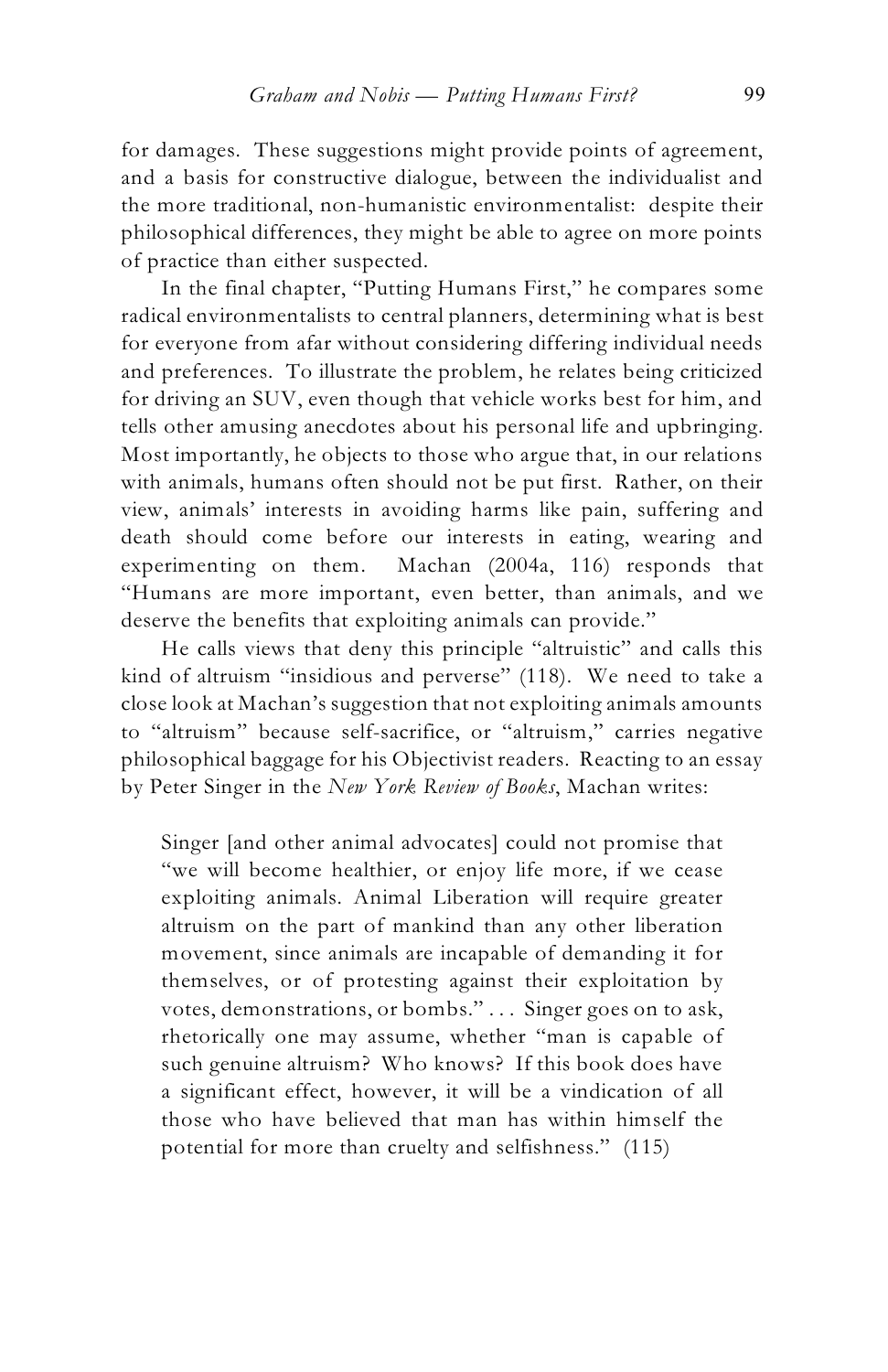But then Machan adds, "So what is called for, if we believe Singer, is not merely humane treatment of members of the nonhuman animal world but, literally, human self-sacrifice. . . . For Singer, altruism requires that we take other animals as our priority as we conduct ourselves in our lives. We're supposed to sacrifice our well-being for the sake of the guppies and lizards" (116).

We need to keep two things in mind here. First, even Singer does not claim that animals come first. He has stated in many places that by his utilitarian calculus, humans will often count for more than animals. This is because, on his view, many humans can experience pleasure and pain at a more rich and complex level than animals. As Mill, another famous utilitarian said, "It is better to be a human being dissatisfied than a pig satisfied." So, by suggesting that Singer is putting animals' interests above those of humans, Machan is either attacking another strawman or revealing his misunderstanding of what Singer's views actually are. Furthermore, Singer is probably using the term in such a way that relinquishing any "selfish" interest-seeking amounts to "altruism."

If this is the case, Objectivist readers must be careful not to assume that Singer is calling for "altruism" in the Randian sense. The fact is, if it's morally wrong to treat animals in certain ways, as a wide range of ethicists have argued (successfully, in our view), then to refrain from treating animals in those ways is not genuinely "altruistic" in any meaningful sense of the word, even if refraining results in some (real or perceived) loss to the people who used to exploit them. If slave-owners in the late nineteenth century lost some (real or perceived) economic value because they stopped using slave labor, it doesn't follow that refraining from exploiting slaves amounts to "altruism" or self-sacrifice in the sense that Rand and other Objectivists define that term. No matter what Singer or Machan says, simply observing our moral duties or respecting the rights of others is not genuine self-sacrifice in the Randian sense. Refraining from exploiting animals is altruism only if it is morally permissible to harm animals in ways they so often are harmed, but that's the very point at issue. So, to object to animal rights by saying it's "altruistic" is to beg the question by merely assuming that routine harms to animals, such as those mentioned above, are morally permissible.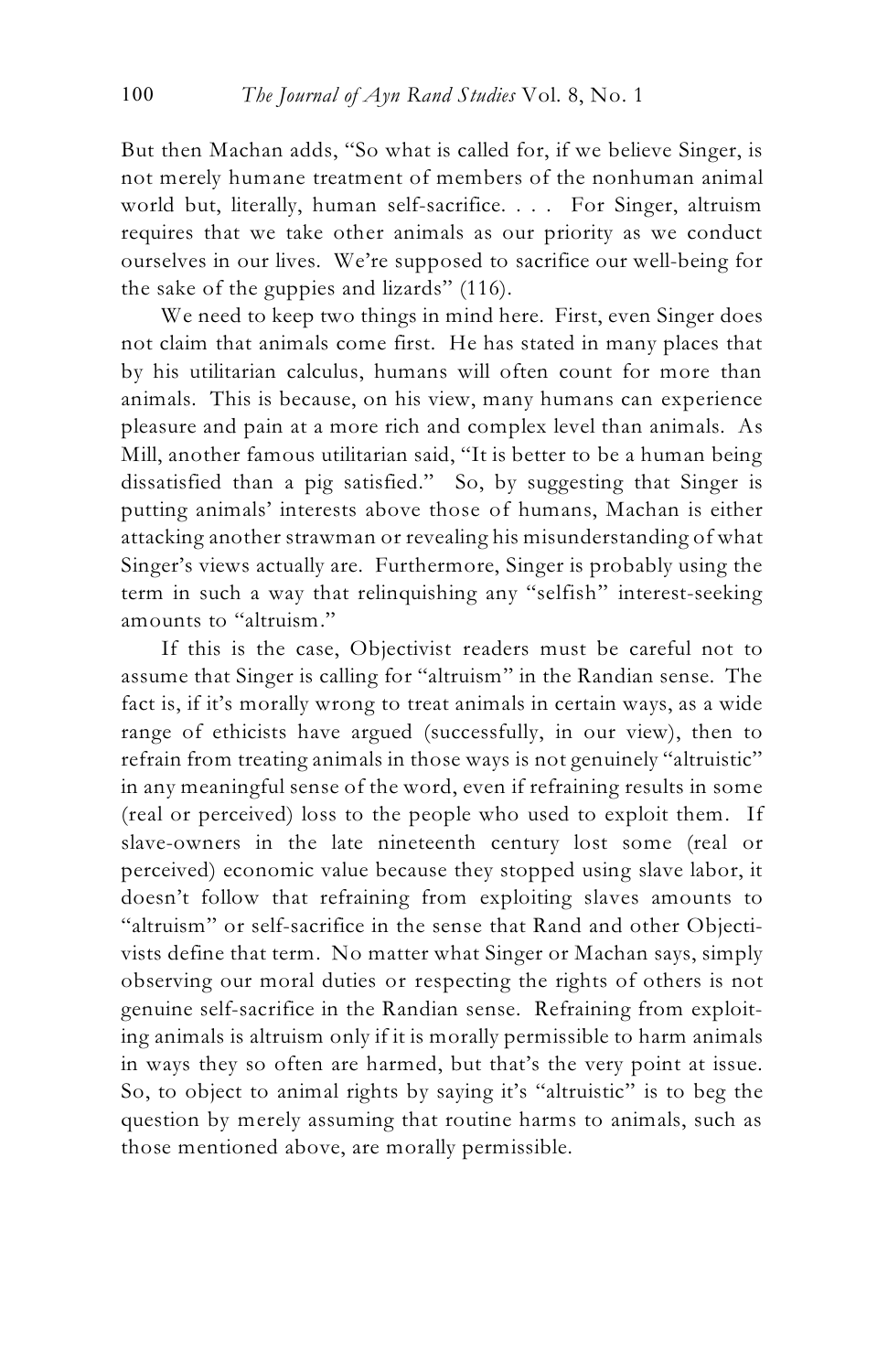#### **7. Conclusion: A Friend of Animals in Disguise?**

What implications does Machan's book have for our treatment of animals? A common concession from critics of animal rights, especially those in the libertarian and Objectivist camp, is to say, "Sure, exploiting animals might be immoral, but that's not the same thing as saying animals have rights. Likewise, it may be immoral to cheat on your boyfriend or girlfriend, but it doesn't follow that you have a right not to be cheated on." Then they suggest that the distinguishing feature between violating a right and merely committing an immoral act is that you can use force to protect a right but not to prevent an immoral act. Therefore, whether to exploit animals is an important personal choice, but no person or group, such as government, can force anyone else to refrain from exploiting animals as if they had a right not to be exploited.

Machan appears to be going down this road when he says, "Is it wrong to use animals for certain nonvital purposes? Quite likely, ethically, but this is not the same conclusion as holding that animals have rights" (21). But on the next page he takes a most surprising turn:

Should there, nevertheless, be laws against certain kinds of cruelty to animals? This is not something I am willing to address fully here. Suffice it to say that, for my part, I would not necessarily take exception if someone were to rescue an animal being treated with cruelty, even if this amounted to invading someone's private property. If one spotted a neighbor torturing his cat, albeit on his own private property, one could well be morally remiss in failing to invade the place and rescue the animal. (22)

This is a remarkable statement in a book that claims to "put humans first" and argues that no animals have rights. For if humans have a duty not to treat cats in a "cruel" way (whatever behavior that includes), and if a moral agent is not only permitted, but obligated, to override the property rights of a person who treats a cat in this way to forcibly prevent the abuse, what does this cat have if not a right not to be treated cruelly?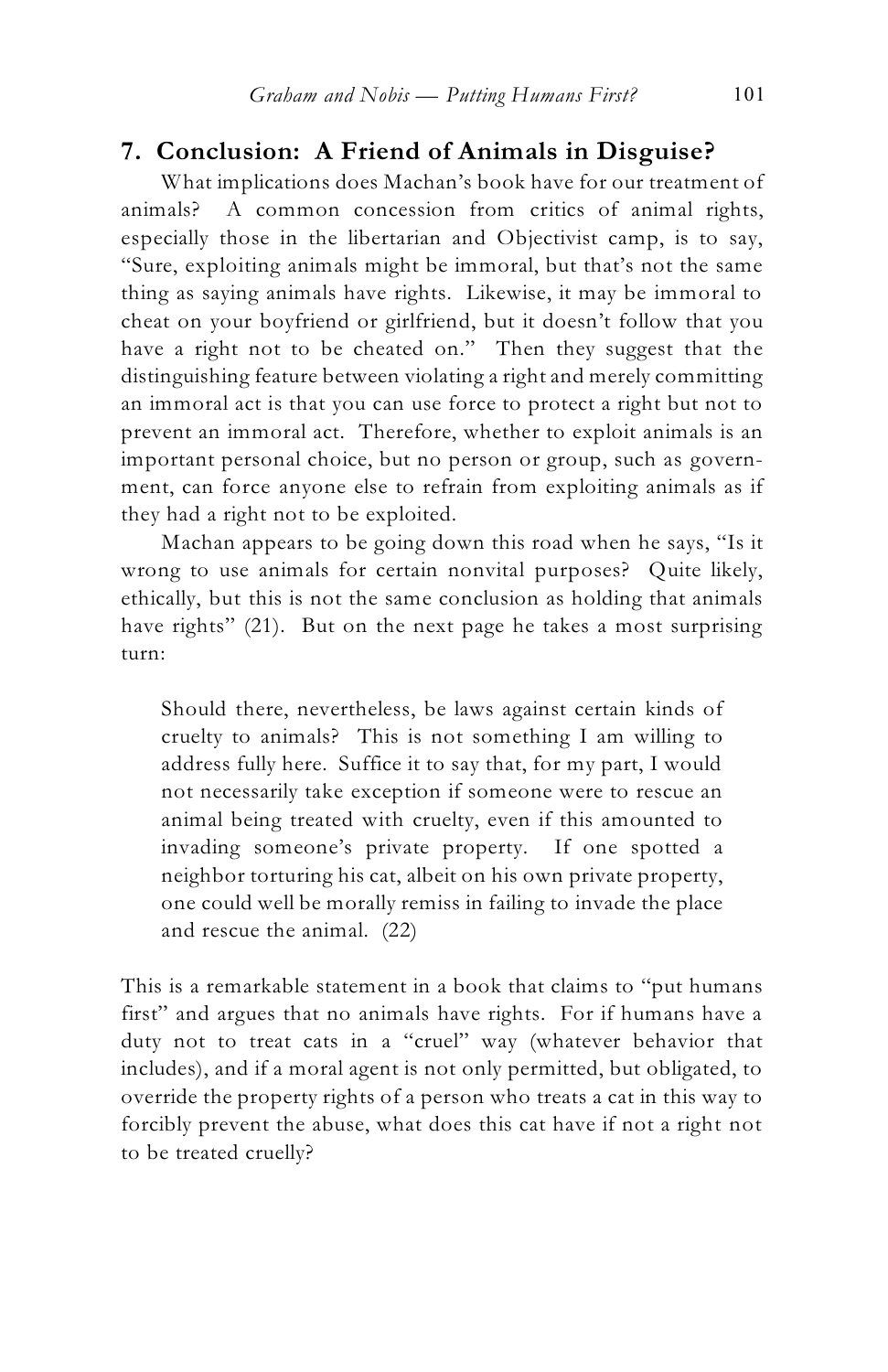Furthermore, this admission surprisingly entails that some animals have rights, on Machan's conception of rights. Recall his statement above that "To have a right means to be justified in preventing those who have the choice from intruding on one within a given sphere of jurisdiction" (5). The cat case seems to be one where Machan admits that such intrusion would be justified; that, on his view, entails that the cat has some moral rights, perhaps the right not to be harmed needlessly. And if such a cat has rights, then surely chickens, cows, pigs, and the other animals who humans routinely exploit have such rights too. That would seem to justify the view that, at least, much (if not all) animal agribusiness and the fur industry is morally wrong and ought to be eliminated because they violate these animals' rights. Indeed, it should be even easier to establish that using animals for food and clothing is "needless" than to establish that torturing the cat is needless: we can easily find clothing and food (including some very realistic meat analogues) in today's free market.

Machan concedes that most uses of animals are not for necessity but merely for convenience and sport, that is, for entertainment, presumably including culinary entertainment (19). And even though he thinks animals don't have strictly speaking moral rights, it is still quite likely wrong to use them for certain "nonvital" purposes (21). Again these insights seem to justify the conclusion that the vast majority of uses of animals in the food and fashion industries, being "nonvital," are quite likely wrong, especially in light of the direct harms for human health and indirect harms through environmental contamination. On the other hand, Machan claims that developing some human potentials may justify inflicting suffering on animals, as might other "rational" purposes (20, 118). What sort of purposes and potentials might justify such harms? Unfortunately, we aren't given any guidance.

One thing is clear: whichever ethical terms we use to describe it, Machan's statement about the cruelly treated cat, if correct, entails that as moral agents, we have a duty to forcibly prevent the vast majority of factory farming, dubious animal experiments, fur production, and dozens of other practices that can only be described as cruel and nonvital, to use Machan's own terms. Thus, it would seem that Machan does not believe that humans should always come first, and the Animal and Earth Liberation Fronts, as well as more moderate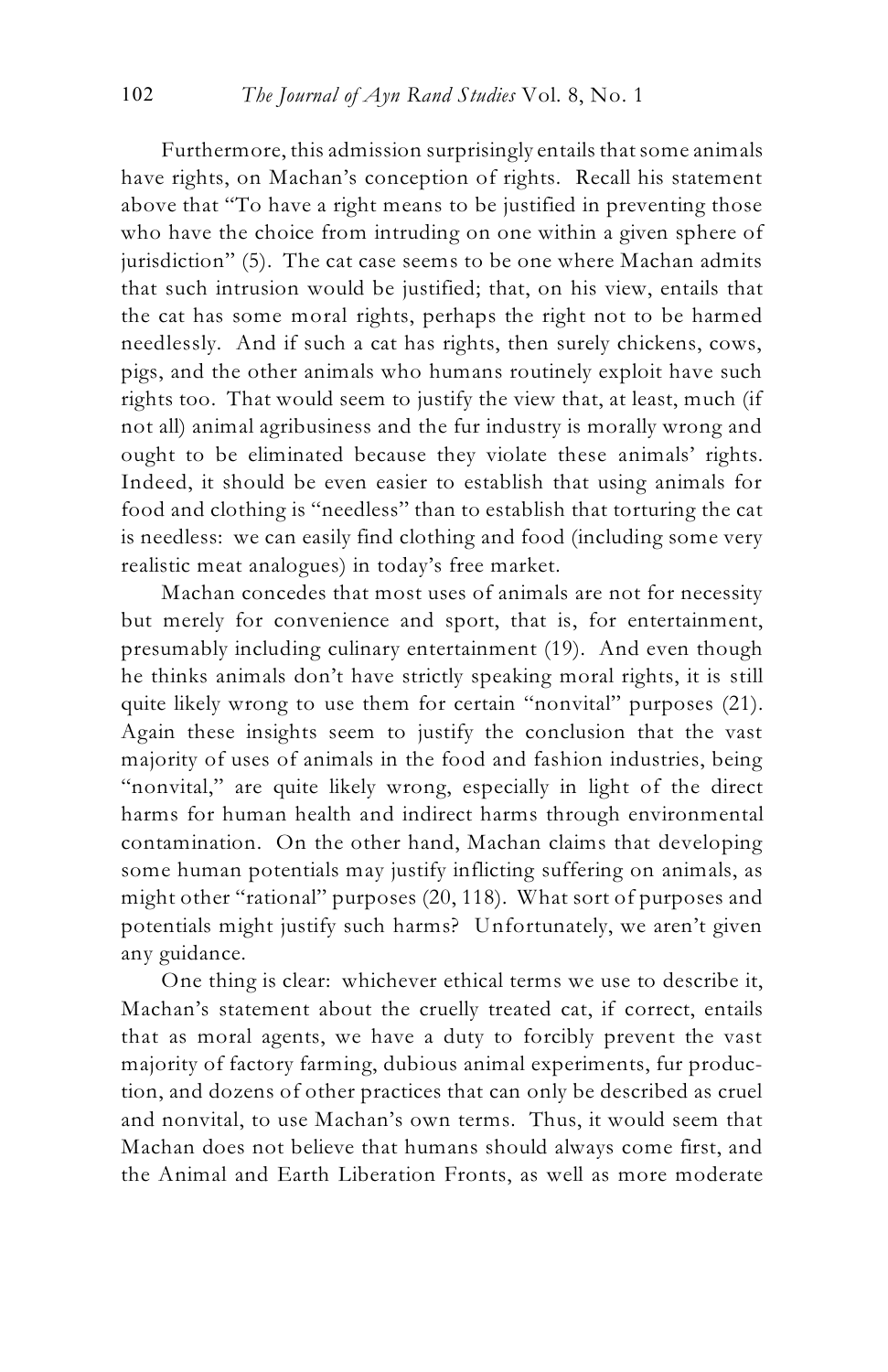animal and environmental advocates, have found an ally in a most surprising place.

#### **Acknowledgments**

For very helpful comments, we are grateful to an anonymous reviewer for this journal, John Hadley, and Andy Lamey.

#### **Notes**

1. For an overview of the recent literature on ethical issues pertaining to animals, see Taylor 2003. For arguments from utilitarianism, see, among other sources, Singer 1993, which does not meet strict utilitarian qualifications, and Singer 2001, which does; from rights-based deontology, see Regan 2004a, as well as the more accessible Regan 2004b; from Rawlsian-style ideal contractarianism, see Rowlands 2002; from virtue ethics, see Hursthouse 2000; from common-sense morality, see Bernstein 2004 and DeGrazia 2002; from religious moralities, see Scully 2003; from feminism, see Adams and Donavan 1996.

2. For sources and additional information, see Regan 2004b, and Singer 2001. Also see, for example, the investigative films produced by *Compassionate Consumers* (WegmansCruelty.com), *Compassion over Killing* (COK.net), *Farm Sanctuary* (FarmSanctuary.org), *People for the Ethical Treatment of Animals* (PETATV.com), *Tribe of Heart* (TribeofHeart.org), among other sources. Animal use industries generally do not produce films showing the details of their practices. For interesting exceptions, however, see "Veal Farm Tour" at <http://www.vealfarm.com/veal-farm-tour/> and the *Fur Commission*'s "Excellence Through Humane Care," "What Can I Say?" and "Chow Time" at <http:// www.furcommission.com/video>. For a list of animal-use industry webpages, see the references in Regan 2004b.

3. For further discussion of the notion of "negative rights" and why Machan's (earlier) arguments failed to show that no animals have them, see Graham 2004.

4. For further elaboration on these objections below, see Hadley 2004.

5. For further discussion of moral mistakes in appealing to what's "normal," see Nobis 2004. Nobis writes:

Tibor Machan claims, for Cohen-esque reasons, that humans' use of animals is permissible because doing so makes "the best use of nature for our success in living our lives" (see Machan 2002, 11). He notes that we also might benefit from using (marginal) humans, but does not explain why that would be wrong. He merely states that "as far as infants or the significantly impaired among human beings are concerned, they cannot be the basis for a general account of human morality, of what rights human beings have. Borderline cases matter in making difficult decisions but not in forging a general theory." That might be true, but these remarks provide no reason to think that marginal humans have rights and animals don't, so Machan's views remain incomplete and undefended. (Nobis 2004, 59 n. 32)